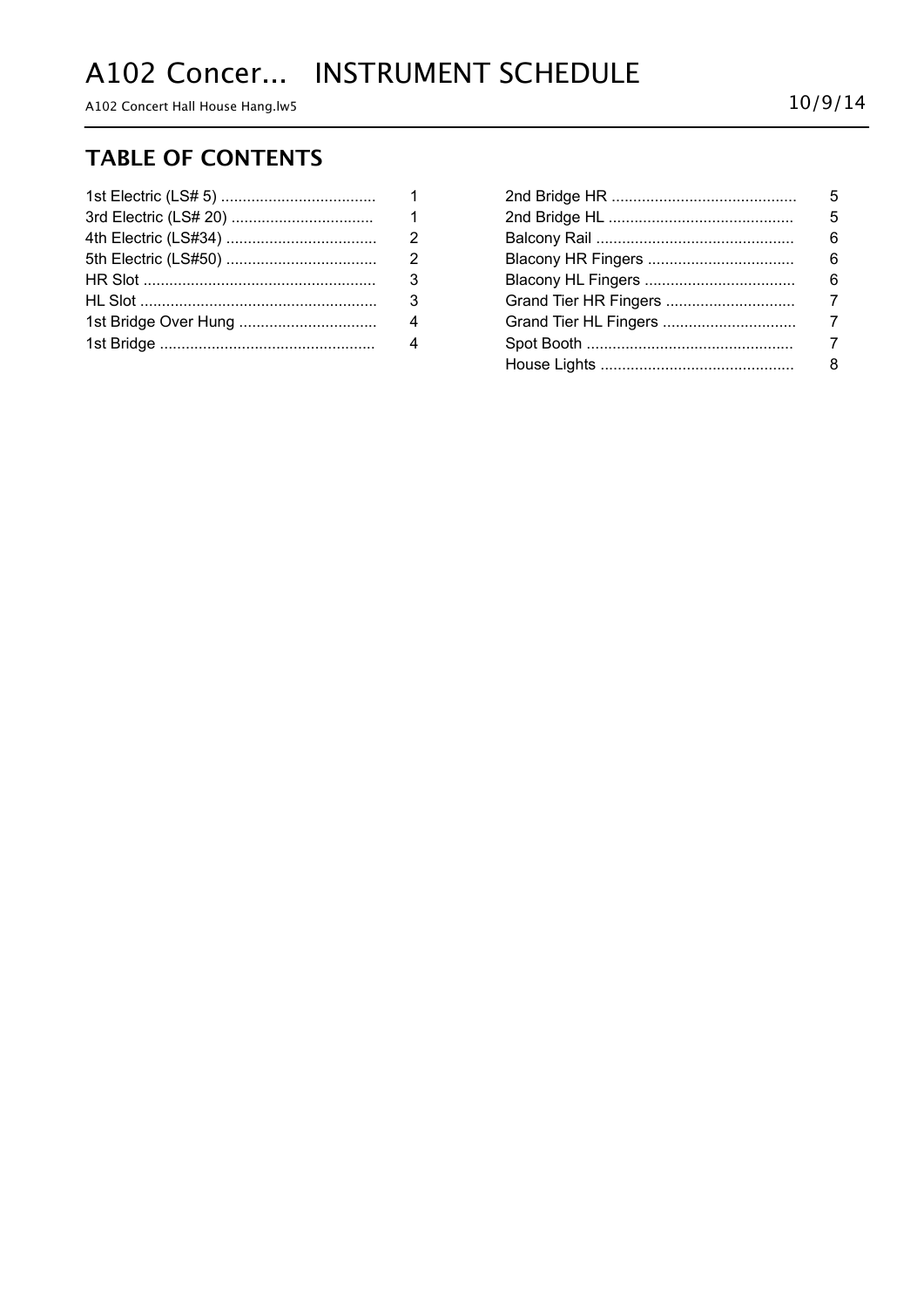# A102 Concer... INSTRUMENT SCHEDULE Page 1 of 8

A102 Concert Hall House Hang.lw5 10/9/14

#### **1st Electric (LS# 5)**

| U#  | Instrument Type & Wattage   | Purpose | Color | Chan | Dim |
|-----|-----------------------------|---------|-------|------|-----|
| 1.1 | 4/12 Border Light (A) 1.2kw |         |       | (41) | 136 |
| 1.2 | 4/12 Border Light (B) 1.2kw |         |       | (42) | 137 |
| 1.3 | 4/12 Border Light (C) 1.2kw |         |       | (43) | 138 |
| 1.4 | 4/12 Border Light (D) 1.2kw |         |       | (44) | 139 |
| 2.1 | 4/12 Border Light (A) 1.2kw |         |       | (41) | 141 |
| 2.2 | 4/12 Border Light (B) 1.2kw |         |       | (42) | 142 |
| 2.3 | 4/12 Border Light (C) 1.2kw |         |       | (43) | 143 |
| 2.4 | 4/12 Border Light (D) 1.2kw |         |       | (44) | 144 |
| 3.1 | 4/12 Border Light (A) 1.2kw |         |       | (41) | 146 |
| 3.2 | 4/12 Border Light (B) 1.2kw |         |       | (42) | 147 |
| 3.3 | 4/12 Border Light (C) 1.2kw |         |       | (43) | 148 |
| 3.4 | 4/12 Border Light (D) 1.2kw |         |       | (44) | 149 |
| 4.1 | 4/12 Border Light (A) 1.2kw |         |       | (41) | 150 |
| 4.2 | 4/12 Border Light (B) 1.2kw |         |       | (42) | 151 |
| 4.3 | 4/12 Border Light (C) 1.2kw |         |       | (43) | 152 |
| 4.4 | 4/12 Border Light (D) 1.2kw |         |       | (44) | 153 |

### **3rd Electric (LS# 20)**

| U#  | Instrument Type & Wattage   | Purpose | Color | Chan | Dim |
|-----|-----------------------------|---------|-------|------|-----|
| 1.1 | 4/12 Border Light (A) 1.2kw |         |       | (45) | 413 |
| 1.2 | 4/12 Border Light (B) 1.2kw |         |       | (46) | 414 |
| 1.3 | 4/12 Border Light (C) 1.2kw |         |       | (47) | 415 |
| 1.4 | 4/12 Border Light (D) 1.2kw |         |       | (48) | 416 |
| 2.1 | 4/12 Border Light (A) 1.2kw |         |       | (45) | 413 |
| 2.2 | 4/12 Border Light (B) 1.2kw |         |       | (46) | 414 |
| 2.3 | 4/12 Border Light (C) 1.2kw |         |       | (47) | 415 |
| 2.4 | 4/12 Border Light (D) 1.2kw |         |       | (48) | 416 |
| 3.1 | 4/12 Border Light (A) 1.2kw |         |       | (45) | 419 |
| 3.2 | 4/12 Border Light (B) 1.2kw |         |       | (46) | 421 |
| 3.3 | 4/12 Border Light (C) 1.2kw |         |       | (47) | 422 |
| 3.4 | 4/12 Border Light (D) 1.2kw |         |       | (48) | 423 |
| 4.1 | 4/12 Border Light (A) 1.2kw |         |       | (45) | 419 |
| 4.2 | 4/12 Border Light (B) 1.2kw |         |       | (46) | 421 |
| 4.3 | 4/12 Border Light (C) 1.2kw |         |       | (47) | 422 |
| 4.4 | 4/12 Border Light (D) 1.2kw |         |       | (48) | 423 |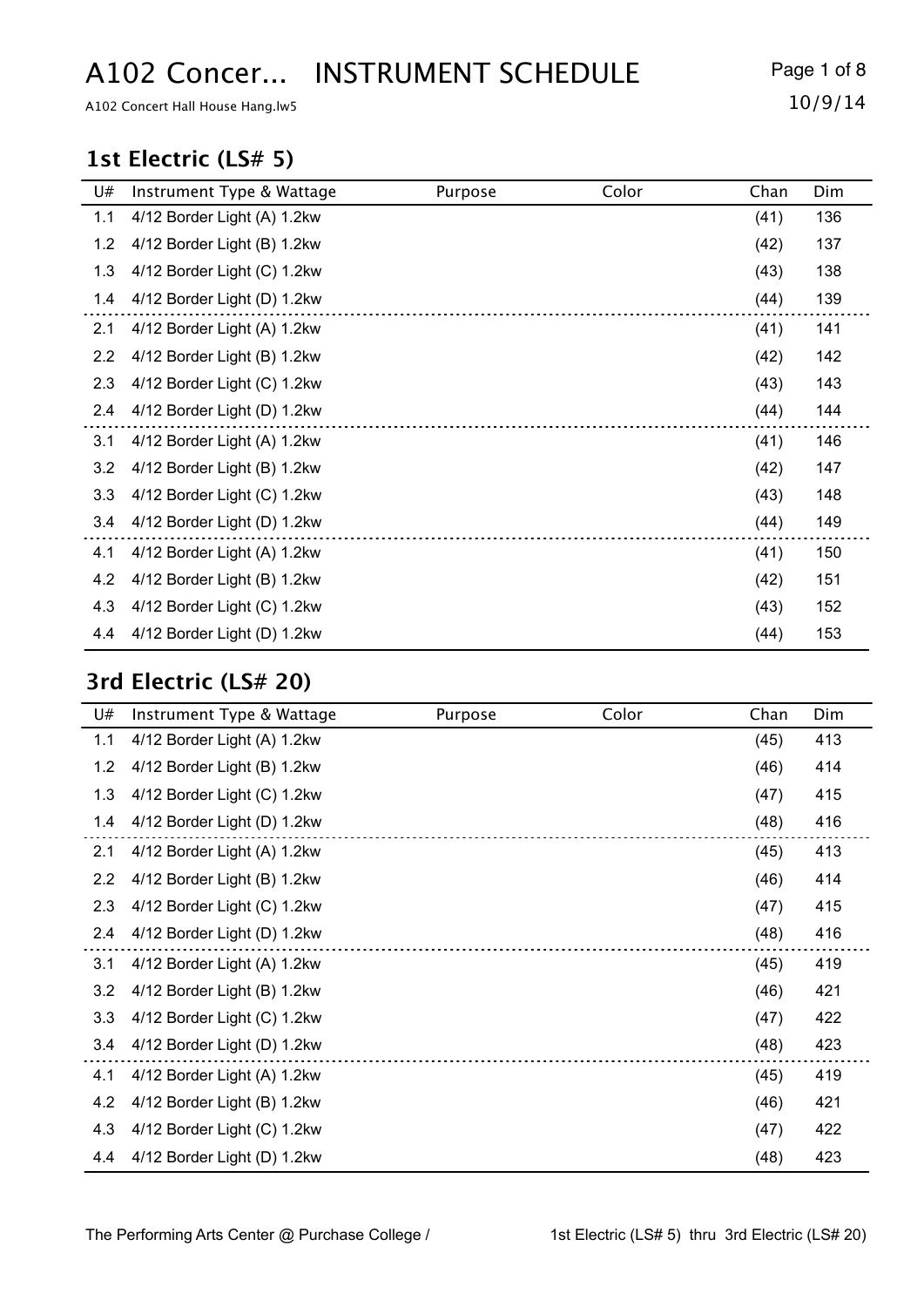# A102 Concer... INSTRUMENT SCHEDULE Page 2 of 8

A102 Concert Hall House Hang.lw5 10/9/14

#### **4th Electric (LS#34)**

| U#  | Instrument Type & Wattage | Purpose | Color | Chan | Dim |
|-----|---------------------------|---------|-------|------|-----|
| 1.1 | 3/9 Border Light (A) 900w |         |       | (49) | 425 |
| 1.2 | 3/9 Border Light (B) 900w |         |       | (50) | 426 |
| 1.3 | 3/9 Border Light (C) 900w |         |       | (51) | 427 |
| 2.1 | 3/9 Border Light (A) 900w |         |       | (49) | 428 |
| 2.2 | 3/9 Border Light (B) 900w |         |       | (50) | 429 |
| 2.3 | 3/9 Border Light (C) 900w |         |       | (51) | 430 |
| 3.1 | 3/9 Border Light (A) 900w |         |       | (49) | 431 |
| 3.2 | 3/9 Border Light (B) 900w |         |       | (50) | 432 |
| 3.3 | 3/9 Border Light (C) 900w |         |       | (51) | 433 |
| 4.1 | 3/9 Border Light (A) 900w |         |       | (49) | 434 |
| 4.2 | 3/9 Border Light (B) 900w |         |       | (50) | 435 |
| 4.3 | 3/9 Border Light (C) 900w |         |       | (51) | 436 |

### **5th Electric (LS#50)**

| U#            | Instrument Type & Wattage | Purpose | Color | Chan | Dim |
|---------------|---------------------------|---------|-------|------|-----|
| 1.1           | 3/9 Border Light (A) 900w |         |       | (52) | 437 |
| 1.2           | 3/9 Border Light (B) 900w |         |       | (53) | 438 |
| 1.3           | 3/9 Border Light (C) 900w |         |       | (54) | 439 |
| 2.1           | 3/9 Border Light (A) 900w |         |       | (52) | 440 |
| 2.2           | 3/9 Border Light (B) 900w |         |       | (53) | 441 |
| 2.3           | 3/9 Border Light (C) 900w |         |       | (54) | 442 |
| 3.1           | 3/9 Border Light (A) 900w |         |       | (52) | 443 |
| $3.2^{\circ}$ | 3/9 Border Light (B) 900w |         |       | (53) | 444 |
| 3.3           | 3/9 Border Light (C) 900w |         |       | (54) | 445 |
| 4.1           | 3/9 Border Light (A) 900w |         |       | (52) | 446 |
| 4.2           | 3/9 Border Light (B) 900w |         |       | (53) | 447 |
| 4.3           | 3/9 Border Light (C) 900w |         |       | (54) | 448 |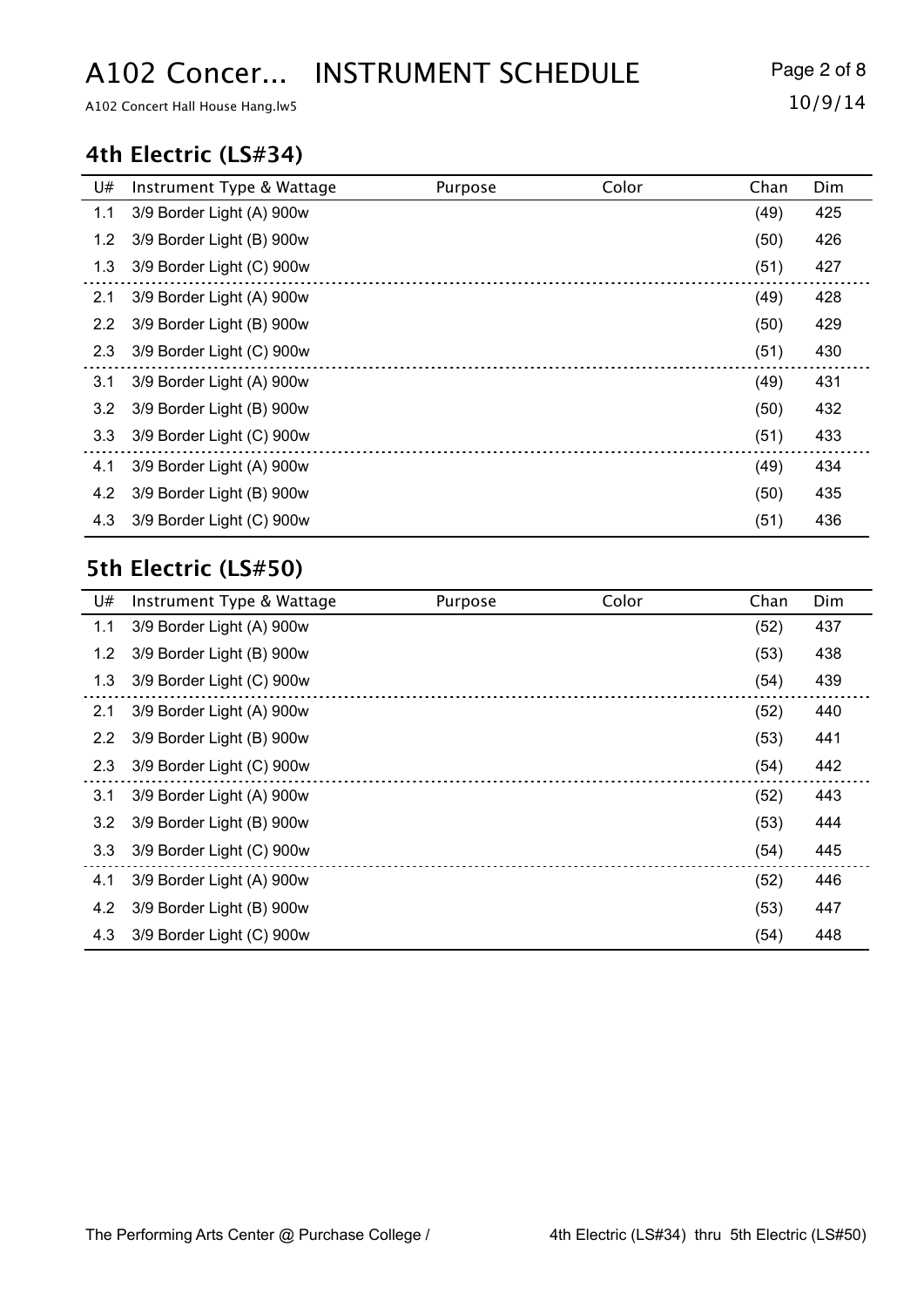## A102 Concer... INSTRUMENT SCHEDULE Page 3 of 8

A102 Concert Hall House Hang.lw5 10/9/14

#### **HR Slot**

| U# | Instrument Type & Wattage | Purpose | Color | Chan | Dim |
|----|---------------------------|---------|-------|------|-----|
| 1  | S4-19° H 575w             |         |       | (31) | 119 |
| 2  | S4-19° H 575w             |         |       | (32) | 120 |
| 3  | S4-26° H 575w             |         |       | (33) | 117 |
| 4  | S4-26° H 575w             |         |       | (34) | 118 |
| 5  | S4-26° H 575w             |         |       | (35) | 115 |
| 6  | S4-26° H 575w             |         |       | (36) | 116 |
| 7  | S4-36° H 575w             |         |       | (37) | 113 |
| 8  | S4-36° H 575w             |         |       | (38) | 114 |
| 9  | S4-36° H 575w             |         |       | (39) | 111 |
| 10 | S4-36° H 575w             |         |       | (40) | 112 |

#### **HL Slot**

| U#            | Instrument Type & Wattage | Purpose | Color | Chan | Dim |
|---------------|---------------------------|---------|-------|------|-----|
| 1             | S4-19° H 575w             |         |       | (21) | 132 |
| $\mathcal{P}$ | S4-19° H 575w             |         |       | (22) | 131 |
| 3             | S4-26° H 575w             |         |       | (23) | 130 |
| 4             | S4-26° H 575w             |         |       | (24) | 129 |
| 5             | S4-26° H 575w             |         |       | (25) | 128 |
| 6             | S4-26° H 575w             |         |       | (26) | 127 |
| 7             | S4-36° H 575w             |         |       | (27) | 126 |
| 8             | S4-36° H 575w             |         |       | (28) | 125 |
| 9             | S4-36° H 575w             |         |       | (29) | 124 |
| 10            | S4-36° H 575w             |         |       | (30) | 123 |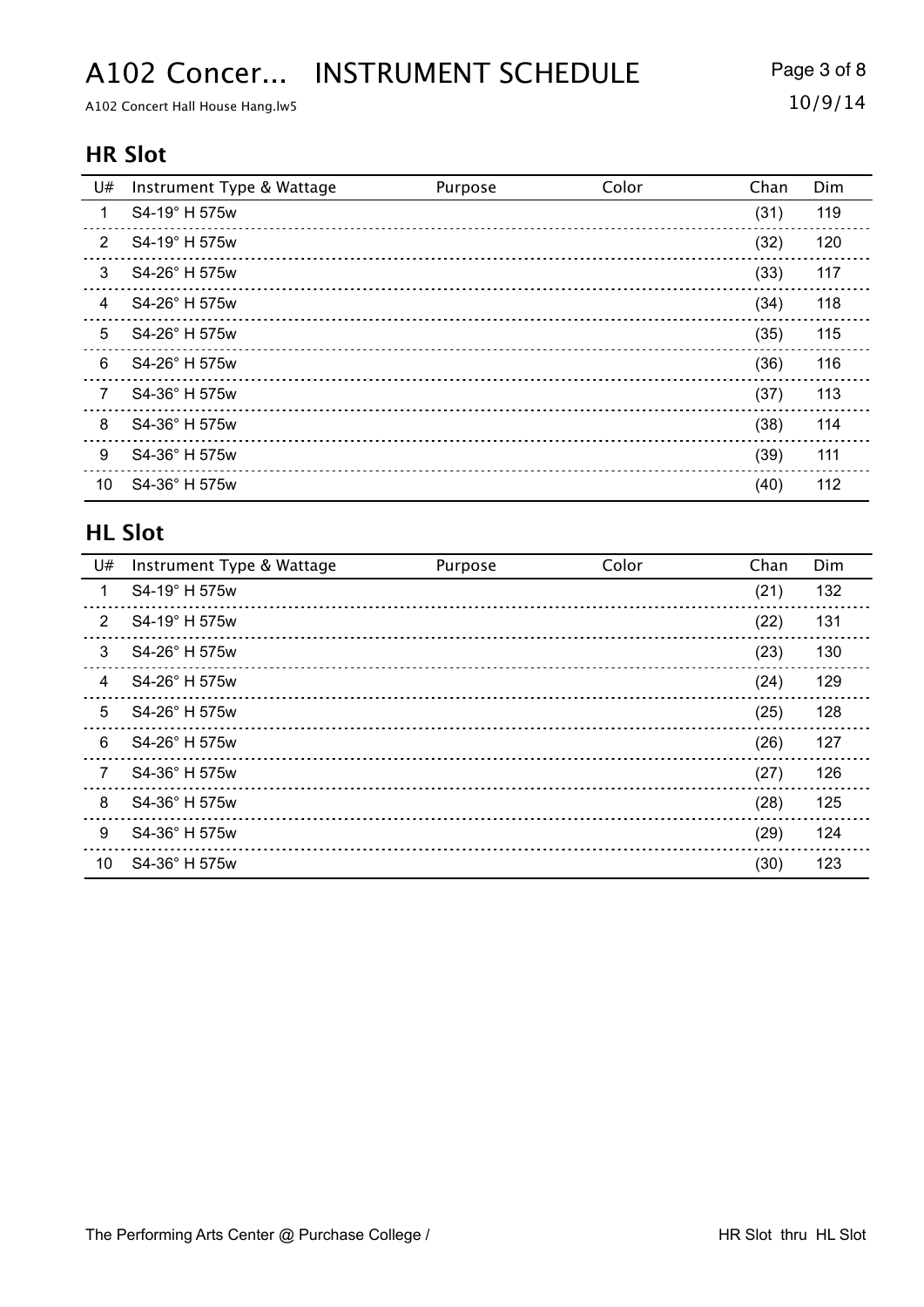## A102 Concer... INSTRUMENT SCHEDULE Page 4 of 8

A102 Concert Hall House Hang.lw5 10/9/14

#### **1st Bridge Over Hung**

| U#             | Instrument Type & Wattage | Purpose | Color | Chan | Dim |
|----------------|---------------------------|---------|-------|------|-----|
| $\mathbf{1}$   | S4-10° H 575w             |         |       | (61) | 76  |
| $\overline{2}$ | S4-10° H 575w             |         |       | (62) | 77  |
| 3              | S4-10° H 575w             |         |       | (63) | 78  |
| $\overline{4}$ | S4-10° H 575w             |         |       | (64) | 79  |
| 5              | S4-10° H 575w             |         |       | (65) | 80  |
| 6              | S4-10° H 575w             |         |       | (66) | 101 |
| $\overline{7}$ | S4-10° H 575w             |         |       | (67) | 102 |
| 8              | S4-10° H 575w             |         |       | (68) | 103 |
| 9              | S4-10° H 575w             |         |       | (69) | 104 |
| 10             | S4-10° H 575w             |         |       | (70) | 105 |

### **1st Bridge**

| U#             | Instrument Type & Wattage | Purpose | Color | Chan | Dim |
|----------------|---------------------------|---------|-------|------|-----|
| $\mathbf{1}$   | S4-19° H 575w             |         |       | (1)  | 81  |
| $\overline{2}$ | S4-19° H 575w             |         |       | (2)  | 82  |
| 3              | S4-19° H 575w             |         |       | (3)  | 83  |
| 4              | S4-19° H 575w             |         |       | (4)  | 84  |
| 5              | S4-19° H 575w             |         |       | (5)  | 85  |
| 6              | S4-19° H 575w             |         |       | (6)  | 86  |
| $\overline{7}$ | S4-19° H 575w             |         |       | (7)  | 87  |
| 8              | S4-19° H 575w             |         |       | (8)  | 88  |
| 9              | S4-19° H 575w             |         |       | (9)  | 89  |
| 10             | S4-19° H 575w             |         |       | (10) | 90  |
| 11             | S4-19° H 575w             |         |       | (11) | 91  |
| 12             | S4-19° H 575w             |         |       | (12) | 92  |
| 13             | S4-19° H 575w             |         |       | (13) | 93  |
| 14             | S4-19° H 575w             |         |       | (14) | 94  |
| 15             | S4-19° H 575w             |         |       | (15) | 95  |
| 16             | S4-19° H 575w             |         |       | (16) | 96  |
| 17             | S4-19° H 575w             |         |       | (17) | 97  |
| 18             | S4-19° H 575w             |         |       | (18) | 98  |
| 19             | S4-19° H 575w             |         |       | (19) | 99  |
| 20             | S4-19° H 575w             |         |       | (20) | 100 |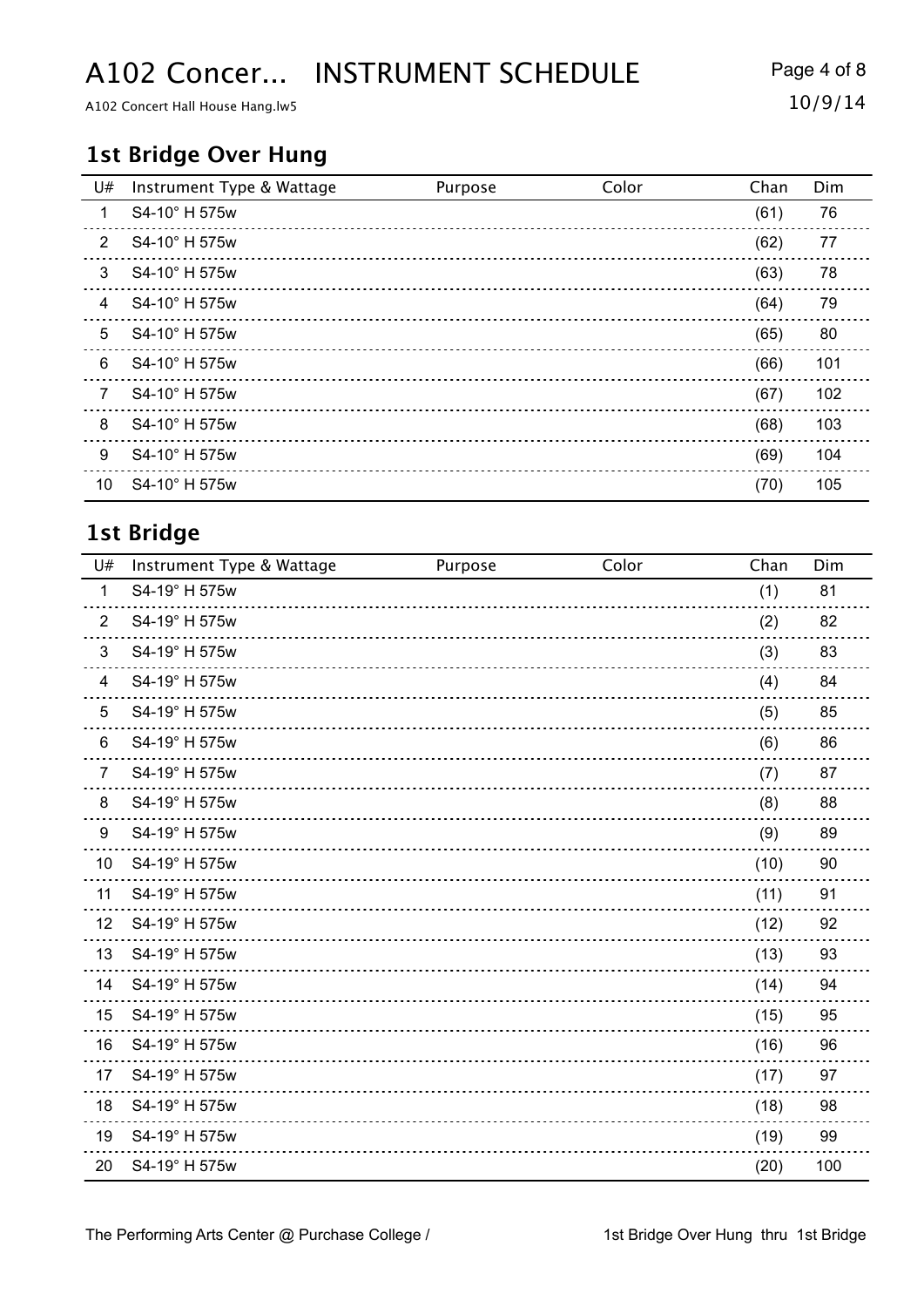## A102 Concer... INSTRUMENT SCHEDULE Page 5 of 8

A102 Concert Hall House Hang.lw5 10/9/14

### **2nd Bridge HR**

| U#             | Instrument Type & Wattage | Purpose | Color | Chan | Dim |
|----------------|---------------------------|---------|-------|------|-----|
| 1              | S4-10° H 575w             |         |       | (71) | 3   |
| $\overline{2}$ | S4-10° H 575w             |         |       | (72) | 4   |
| 3              | S4-10° H 575w             |         |       | (73) | 5   |
| $\overline{4}$ | S4-10° H 575w             |         |       | (74) | 6   |
| 5              | S4-10° H 575w             |         |       | (75) | 7   |
| 6              | S4-10° H 575w             |         |       | (76) | 8   |
| 7              | S4-10° H 575w             |         |       | (77) | 9   |
| 8              | S4-10° H 575w             |         |       | (78) | 10  |
| 9              | S4-10° H 575w             |         |       | (79) | 11  |
| 10             | S4-10° H 575w             |         |       | (80) | 12  |

### **2nd Bridge HL**

| U#             | Instrument Type & Wattage | Purpose | Color | Chan | Dim |
|----------------|---------------------------|---------|-------|------|-----|
| 1              | S4-10° H 575w             |         |       | (81) | 13  |
| $\mathfrak{p}$ | S4-10° H 575w             |         |       | (82) | 14  |
| 3              | S4-10° H 575w             |         |       | (83) | 15  |
| $\overline{4}$ | S4-10° H 575w             |         |       | (84) | 16  |
| 5              | S4-10° H 575w             |         |       | (85) | 17  |
| 6              | S4-10° H 575w             |         |       | (86) | 17  |
| 7              | S4-10° H 575w             |         |       | (87) | 19  |
| 8              | S4-10° H 575w             |         |       | (88) | 20  |
| 9              | S4-10° H 575w             |         |       | (89) | 21  |
| 10             | S4-10° H 575w             |         |       | (90) | 22  |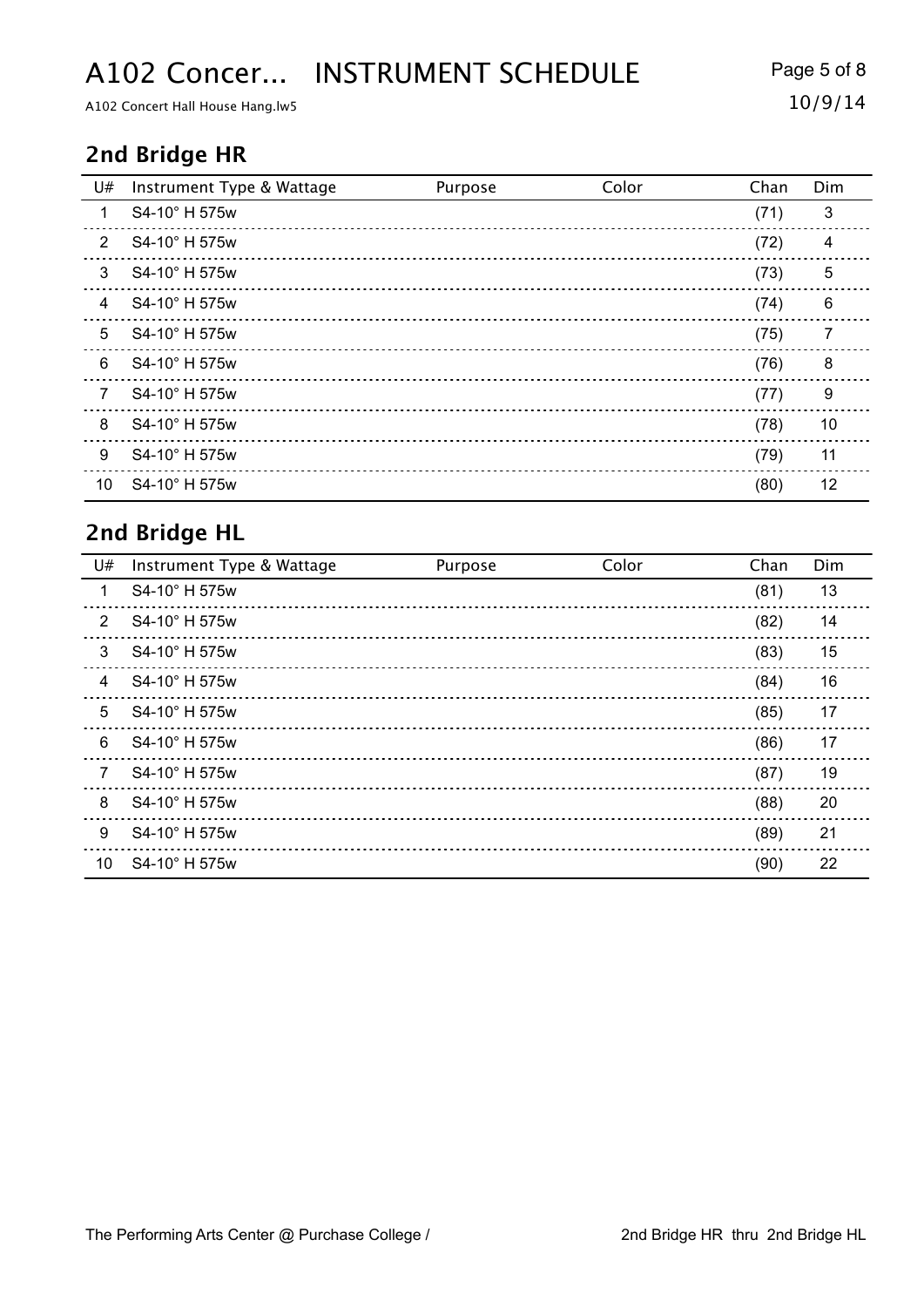A102 Concer... INSTRUMENT SCHEDULE Page 6 of 8

A102 Concert Hall House Hang.lw5 10/9/14

#### **Balcony Rail**

| U#             | Instrument Type & Wattage | Purpose               | Color           | Chan  | Dim |
|----------------|---------------------------|-----------------------|-----------------|-------|-----|
| $\mathbf{1}$   | PAR 64 NSP H 1kw          | <b>Curtain Warmer</b> | R <sub>26</sub> | (200) | 37  |
| $\overline{2}$ | PAR 64 NSP H 1kw          | <b>Curtain Warmer</b> | R <sub>26</sub> | (200) | 38  |
| 3              | S4-19° H 575w             |                       |                 | (91)  | 39  |
| 4              | S4-19° H 575w             |                       |                 | (92)  | 40  |
| 5              | S4-19° H 575w             |                       |                 | (93)  | 41  |
| 6              | S4-19° H 575w             |                       |                 | (94)  | 42  |
| $\overline{7}$ | S4-19° H 575w             |                       |                 | (95)  | 43  |
| 8              | S4-19° H 575w             |                       |                 | (96)  | 44  |
| 9              | S4-19° H 575w             |                       |                 | (97)  | 45  |
| 10             | S4-19° H 575w             |                       |                 | (98)  | 46  |
| 11             | S4-19° H 575w             |                       |                 | (99)  | 47  |
| 12             | S4-19° H 575w             |                       |                 | (100) | 48  |
| 13             | S4-19° H 575w             |                       |                 | (101) | 49  |
| 14             | S4-19° H 575w             |                       |                 | (102) | 50  |
| 15             | S4-19° H 575w             |                       |                 | (103) | 51  |
| 16             | S4-19° H 575w             |                       |                 | (104) | 52  |
| 17             | S4-19° H 575w             |                       |                 | (105) | 53  |
| 18             | S4-19° H 575w             |                       |                 | (106) | 54  |
| 19             | PAR 64 NSP H 1kw          | <b>Curtain Warmer</b> | R <sub>26</sub> | (200) | 55  |
| 20             | PAR 64 NSP H 1kw          | <b>Curtain Warmer</b> | R <sub>26</sub> | (200) | 56  |

### **Blacony HR Fingers**

| U# | Instrument Type & Wattage | Purpose | Color | Chan  | Dim |
|----|---------------------------|---------|-------|-------|-----|
|    | S4-19° H 575w             |         |       | (200) | -57 |
|    | S4-19° H 575w             |         |       | (107` | 58  |
|    | S4-19° H 575w             |         |       | (108) | 59  |

### **Blacony HL Fingers**

| U# | Instrument Type & Wattage | Purpose | Color | Chan             | Dim |
|----|---------------------------|---------|-------|------------------|-----|
|    | S4-19° H 575w             |         |       | $^{\prime}$ 109) | 61  |
|    | S4-19° H 575w             |         |       | (110)            | 62  |
|    | $S4-19^{\circ}$ H 575w    |         |       | (200             | 63  |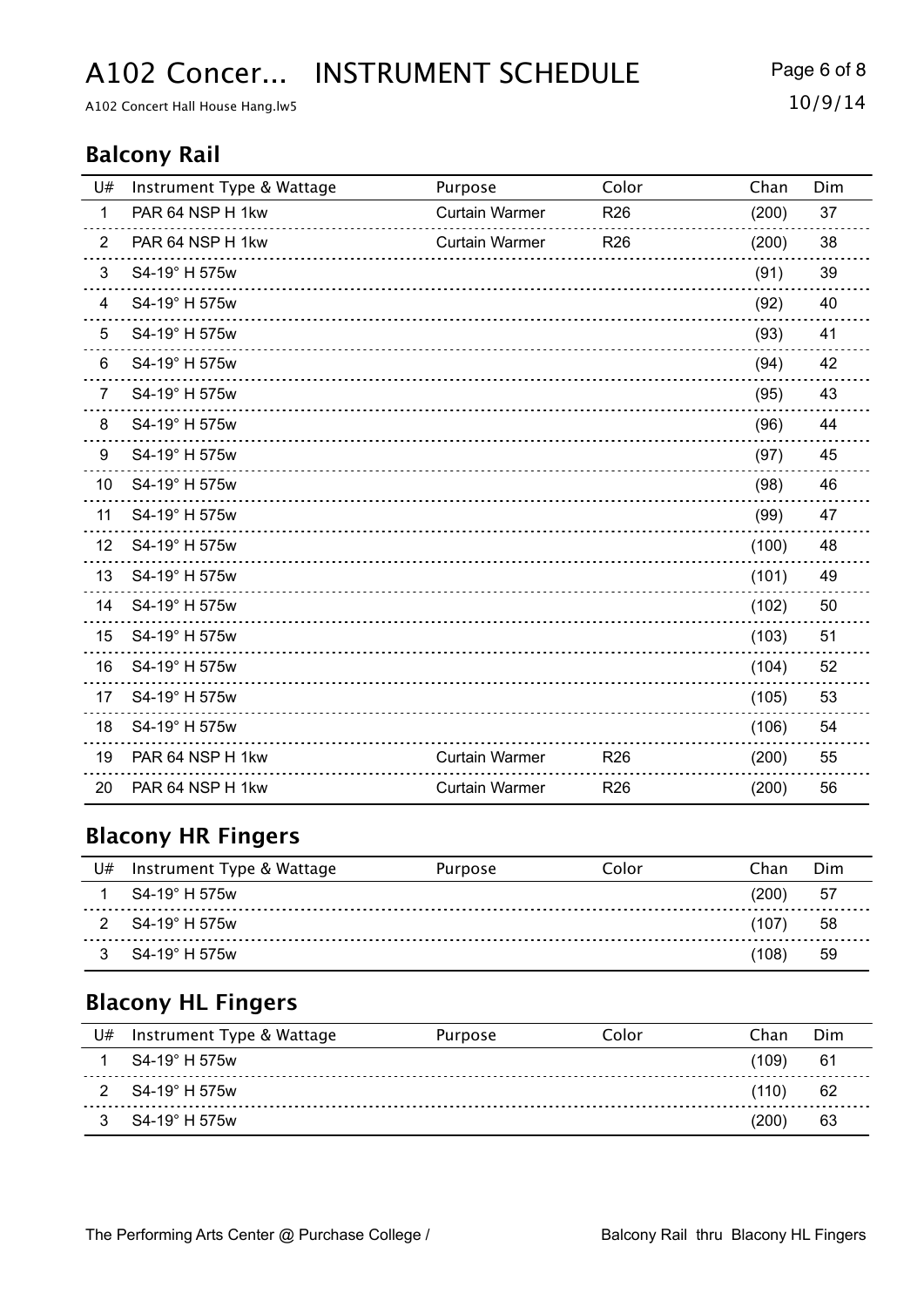## A102 Concer... INSTRUMENT SCHEDULE Page 7 of 8

A102 Concert Hall House Hang.lw5 10/9/14

### **Grand Tier HR Fingers**

| U# | Instrument Type & Wattage | Purpose | Color | Chan  | Dim |
|----|---------------------------|---------|-------|-------|-----|
|    | S4-19° H 575w             |         |       | (200) | 65  |
| 2  | S4-19° H 575w             |         |       | (111) | 67  |
|    | S4-19° H 575w             |         |       | (112) | 68  |

### **Grand Tier HL Fingers**

| U# | Instrument Type & Wattage | Purpose | Color | Chan  | Dim |
|----|---------------------------|---------|-------|-------|-----|
|    | S4-19° H 575w             |         |       | (113) | 69  |
|    | S4-19° H 575w             |         |       | (114) | 70  |
|    | S4-19° H 575w             |         |       | (200) | 72  |

### **Spot Booth**

| U# | Instrument Type & Wattage | Purpose | Color | ∩han | Dim |
|----|---------------------------|---------|-------|------|-----|
|    | Starklight II HMI 1.2kw   |         |       |      |     |
|    | Starklight II HMI 1.2kw   |         |       |      | 12  |